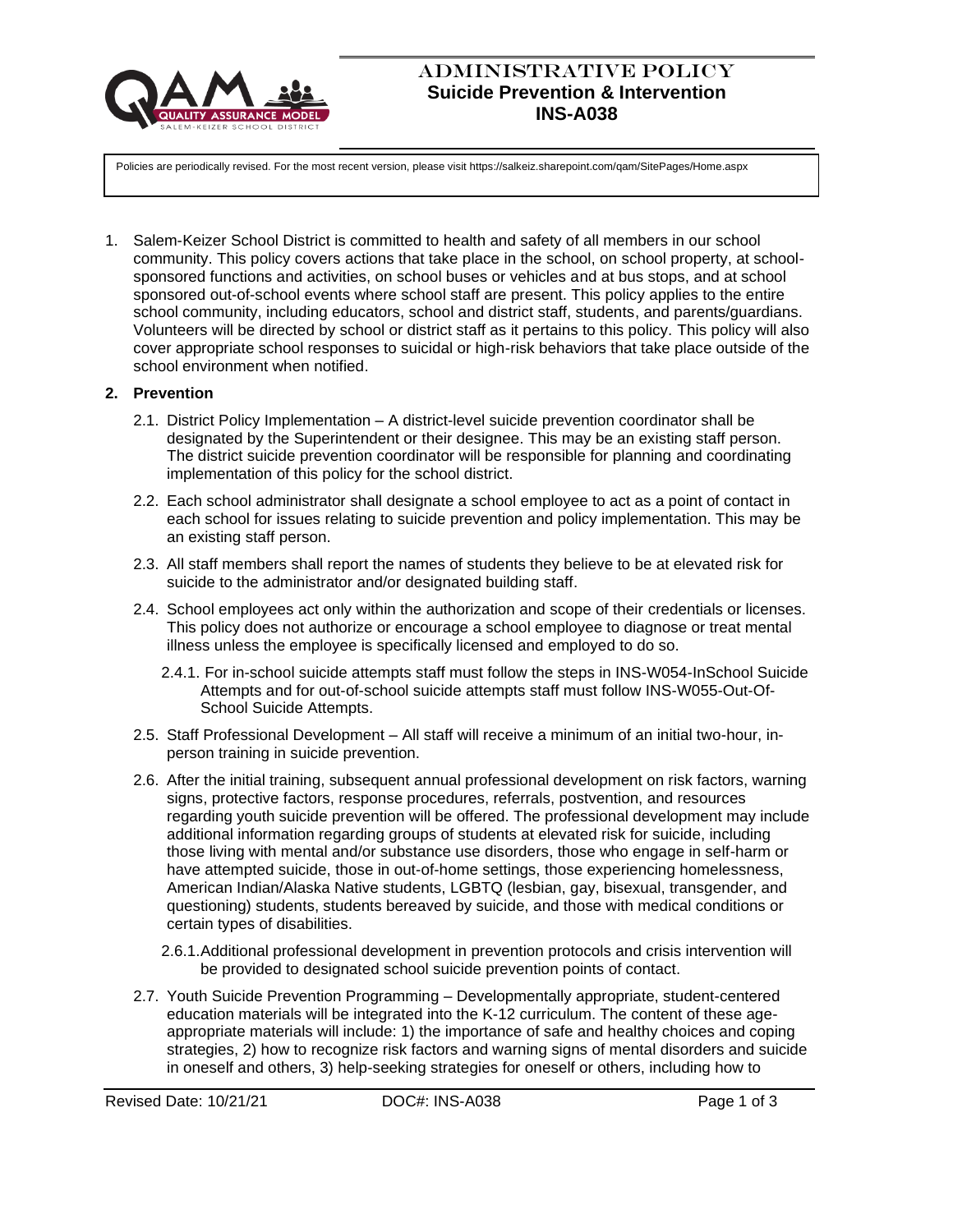

## ADMINISTRATIVE POLICY **Suicide Prevention & Intervention INS-A038**

engage school resources and refer friends for help. In addition, schools may provide supplemental small-group suicide prevention programming for students.

2.8. Publication and Distribution – This policy will be distributed annually and included in all student and teacher handbooks and on the school and district websites.

## **3. Assessment and Referral**

- 3.1. When a student is identified by a staff person as potentially suicidal, i.e., verbalizes about suicide, presents overt risk factors such as agitation or intoxication, the act of self-harm occurs, or a student self-refers, the student will be seen by the administrator or designated school employee to implement the Suicide Prevention Protocol (SPP).
- 3.2. For youth at imminent risk of suicide or self-harm:
	- 3.2.1.School staff will continuously supervise the student to ensure their safety.
	- 3.2.2.The principal and school suicide prevention coordinator will be made aware of the situation as soon as reasonably possible.
	- 3.2.3.The designated school employee or administrator will contact the student's parent or guardian, as described in the Parental Notification and Involvement section.
	- 3.2.4.The Parent/Guardian Interview Form will be completed, and the family will be assisted with safety planning based on the information gathered throughout the Suicide Prevention Protocol (SPP). When appropriate, this may include calling emergency services, bringing the student to the local emergency department, or utilizing partnerships with county mental health agencies to complete a Level 2 Suicide Risk Assessment (SRA) onsite.
	- 3.2.5.Staff will ask the student's parent or guardian for written permission to discuss the student's health with outside care, if appropriate.

## **4. Re-Entry Procedure After Mental Health Crisis**

- 4.1. For students returning to school after a mental health crisis (e.g., suicide attempt or psychiatric hospitalization), an administrator and designated school employee will meet with the student's parent or guardian, and if appropriate, meet with the student to complete the safety planning process and develop the student's safety and support plan with school staff.
	- 4.1.1.An administrator or designated school staff will be identified to coordinate re-entry with the student or their parent or guardian. The designated school staff and/or administrator will seek authorization to coordinate with any outside mental healthcare providers.
	- 4.1.2.The school or district will request that the parent or guardian volunteer documentation from a mental health care provider that the student has undergone examination and provide updated information regarding suicidal ideation and/or behavior.
	- 4.1.3.Confidentiality is critical in protecting the student and enabling school personnel to render assistance. The administrator and/or designated school employee will discuss with the student and parent or guardian the information that identified staff need to know to support the student's academic, social, emotional, and physical needs.
	- 4.1.4.The designated staff person will periodically check in with student and parent or guardian to help the student readjust to the school community and address any ongoing concerns
- 4.2. Students bereaved by suicide attempts will be supported by the school's administrator and/or counseling staff.

Revised Date: 10/21/21 **DOC#: INS-A038** Page 2 of 3